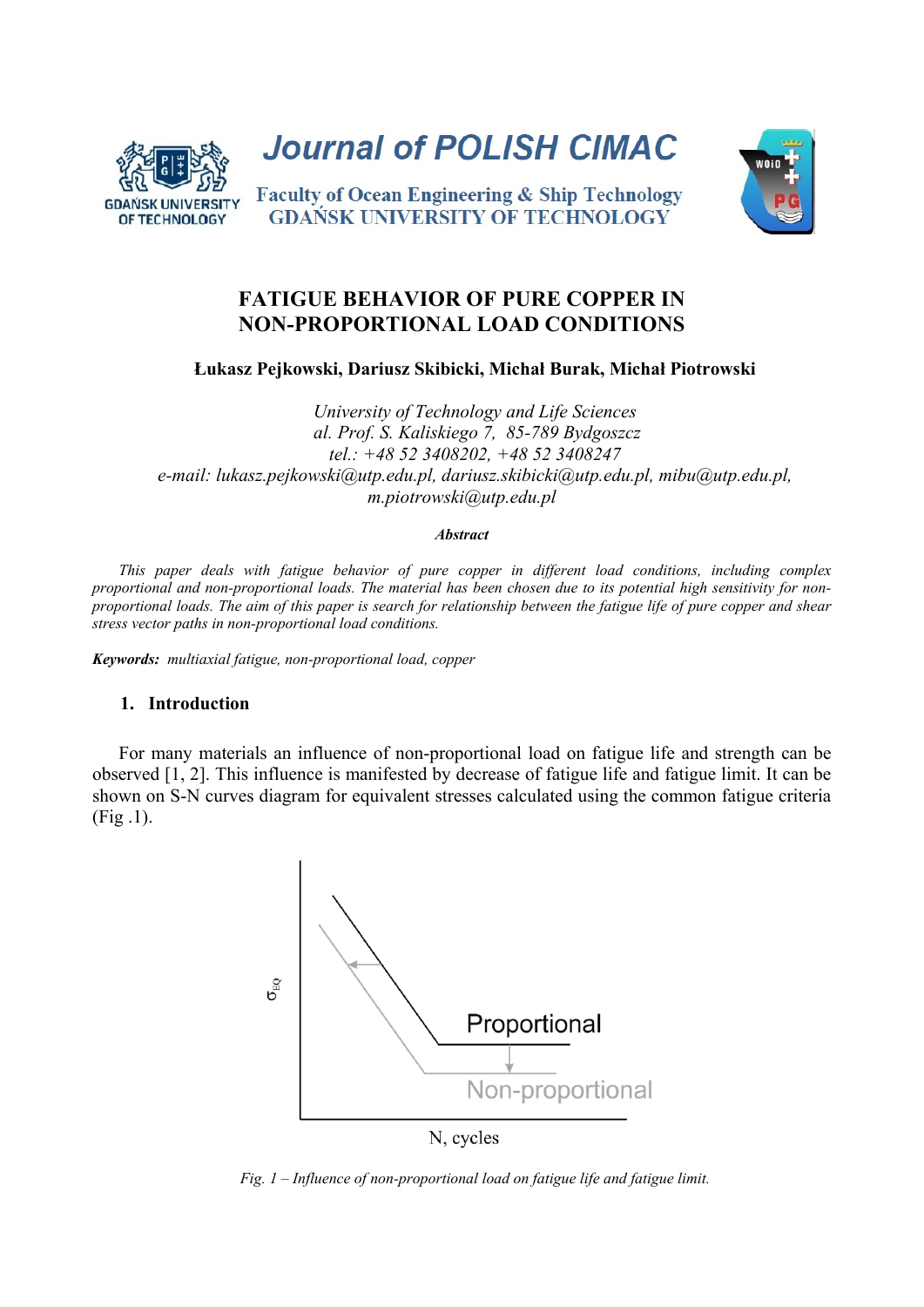An example of non-proportional load is out-of-phase tension-compression with torsion. In this case, non-proportionality of load is caused by phase shift between sine signals of axial and torsional load. From the point of view of signals, the highest non-proportionality of load takes place when the phase shift angle is  $\delta = 90^{\circ}$  [3, 4] (Fig. 2).



*Fig.2 – Highest non-proportionality of load in out-of-phase load type.*

Another factor that affects the level of non-proportionality of load is axial amplitude  $\sigma_{TC,a}$ and torsional amplitude  $\sigma_{T,a}$  ratio, denoted as  $\lambda$ , which can be written as follows:

$$
\lambda = \frac{\sigma_{TC,a}}{\sigma_{T,a}}.\tag{1}
$$

A characteristic feature of non-proportional load is a change of shear stress vector direction, acting on a sectional plane Δ. In case of uniaxial and proportional load the shear stress vector path is straight line, because, the vector changes only its magnitude. But when load components changes non-proportionally also the direction of the shear stress vectors changes. The result is path, different than straight line. In case of out-of-phase load it is always an ellipse (Fig. 3.). The shape of this ellipse depends on phase shift and  $\lambda$  ratio.



*Fig. 3 – Shear stress vector paths for tension-compression TC, torsion T and non-proportional out-of-phase load NP.* 

 The objective of this paper is to find relationship between the shape of shear stress vector's path for out-of-phase load and fatigue life of pure copper Cu-ETP.

#### **2. Testing methods and conditions**

 Hourglass shape specimens for fatigue tests have been made of pure copper Cu-ETP (EN: CW004A, DIN: E-Cu58, ASTM: C11000) by machining. Basic monotonic and cyclic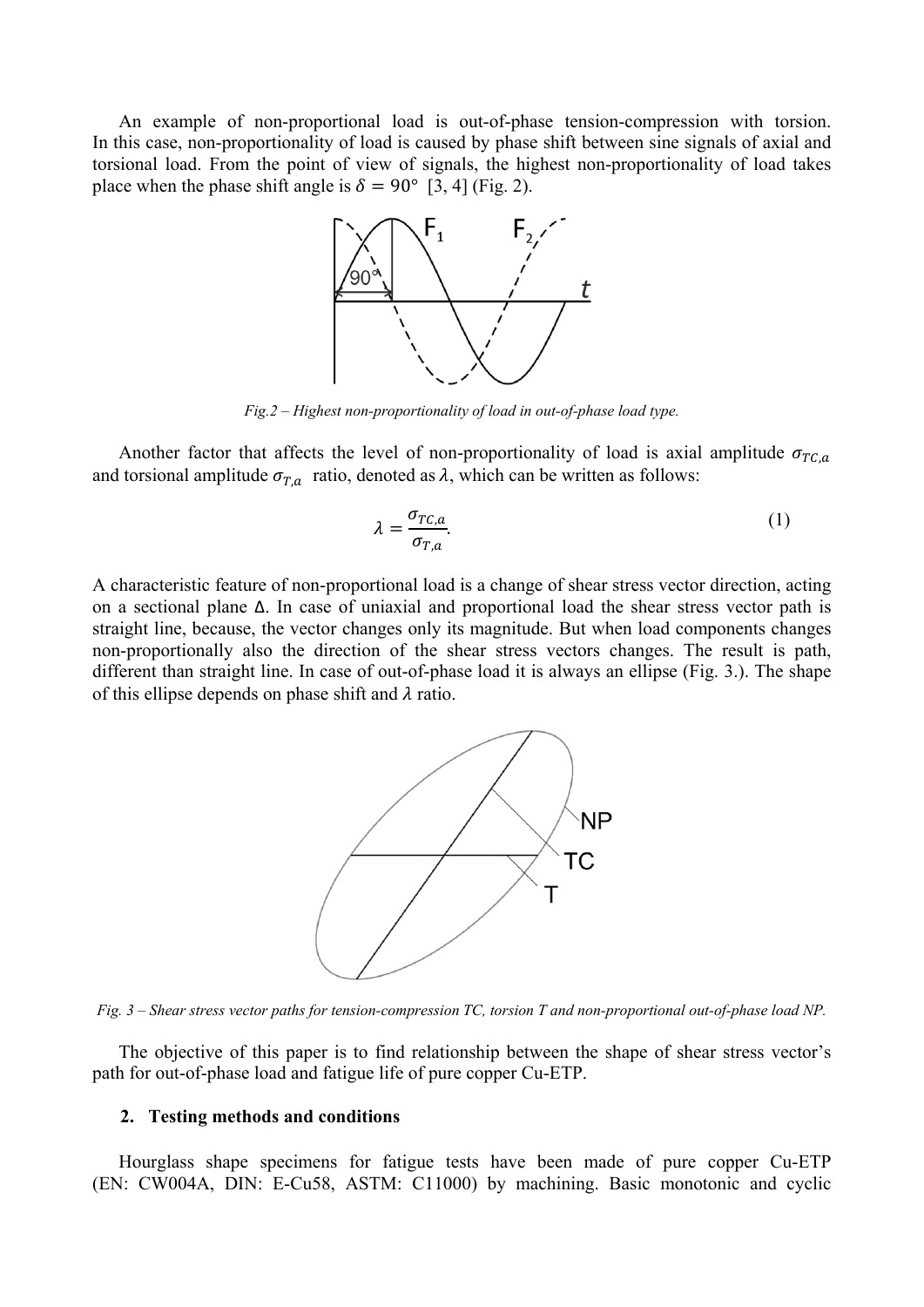properties of the material are given in Tab1. The geometry of specimen has been shown on Fig. 4.

| $R_{p,02}$ , MPa | $R_m$ , MPa | $A, \%$ | E, GPa | $Z_{so}$ , MPa [5] | $Z_{\text{rc}}$ , MPa [5] |
|------------------|-------------|---------|--------|--------------------|---------------------------|
| 360              | 367         | 36,16   |        | າດ<br>∠о           | υU                        |

*Tab. 1. Monotonic and cyclic properties of Cu-ETP copper* 



*Fig. 4 – Tested specimen's geometry.*

Specimens has been tested on INSTRON 8874 multi-axial testing system, using different fully reversed load types: tension-compression, torsion, combined proportional tension-compression with torsion ( $\lambda = 0.5$ ,  $\delta = 0^{\circ}$ ) and combined out-of-phase tension-compression with torsion  $(\lambda = 0.3 \text{ to } 0.8, \delta = 90^{\circ}).$ 

 Amplitudes of load components were chosen in the way that gives the same maximum value of equivalent stress calculated with use of Zenner and Liu criterion [5] during the load's cycle (Fig. 5). For loads with no mean values this criterion can be written as follows:

$$
\sigma_Z = \sqrt{\frac{15}{8\pi} \int_{\gamma=0}^{\pi} \int_{\varphi=0}^{2\pi} \left( a \tau_{\gamma\varphi,a}^2 + b \sigma_{\gamma\varphi,a}^2 \right) \sin \gamma \, d\gamma d\varphi} \le Z_{rc},\tag{2}
$$

where *a* and *b* are coefficients calculated from fatigue limit for tension-compression and torsion:

$$
a = \frac{1}{5} \left( 3 \left( \frac{Z_{rc}}{Z_{so}} \right)^2 - 4 \right), \quad b = \frac{2}{5} \left( 3 - \left( \frac{Z_{rc}}{Z_{so}} \right)^2 \right), \tag{3}
$$

 $\tau_{\gamma\varphi,a}$  and  $\sigma_{\gamma\varphi,a}$  are the amplitudes of nominal shear stress  $\tau_{\gamma\varphi}$  and normal stress  $\sigma_{\gamma\varphi}$  acting on a sectional plane  $\Delta$  [3, 7]:

$$
\sigma_{\gamma\varphi} = \mathbf{n} \cdot \boldsymbol{\sigma} \cdot \mathbf{n}, \quad \tau_{\gamma\varphi} = \boldsymbol{\sigma} \cdot \mathbf{n} - (\mathbf{n} \cdot \boldsymbol{\sigma} \cdot \mathbf{n}) \mathbf{n}, \tag{4}
$$

where the unit vector normal to Δ plane is denoted as **n**.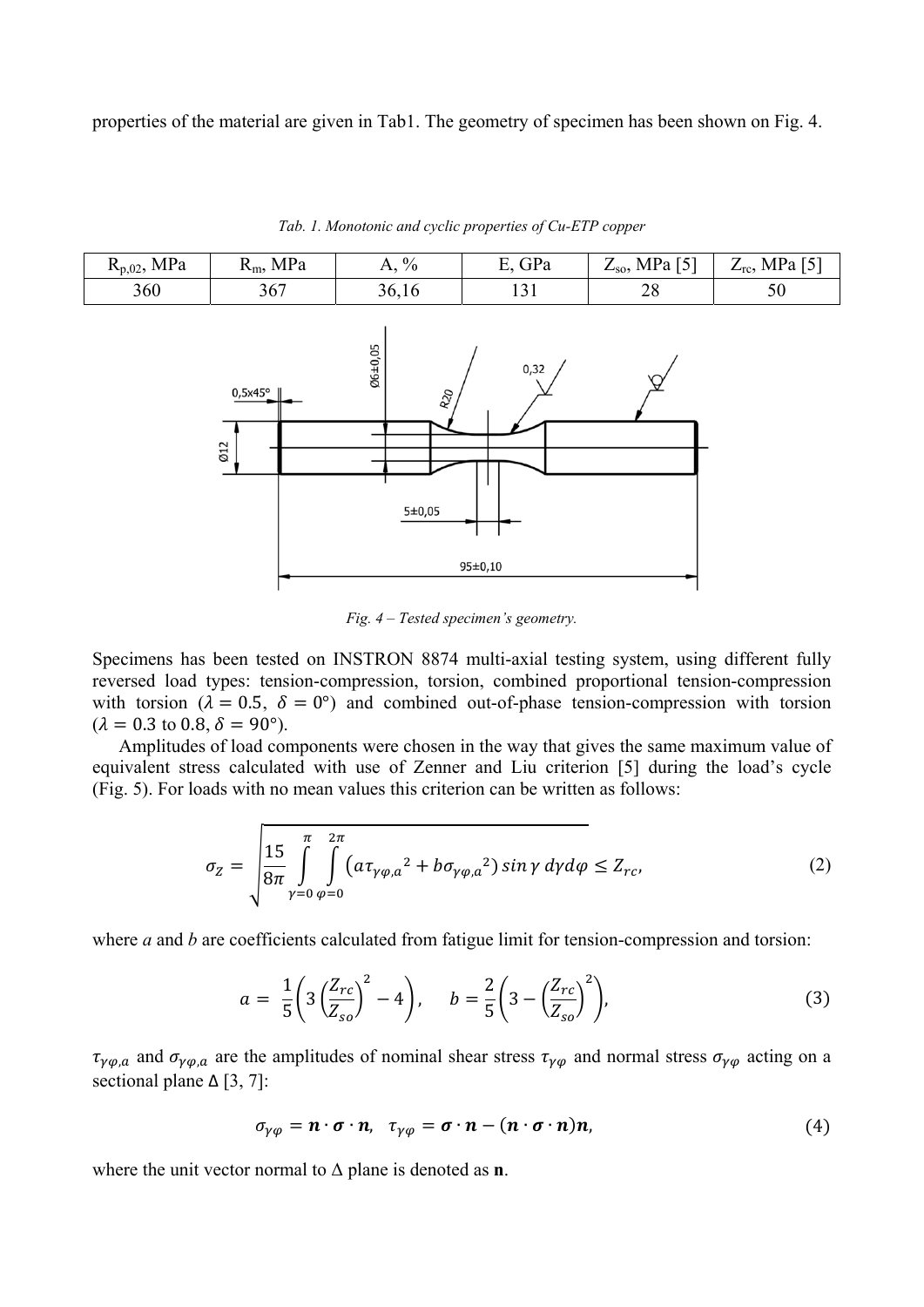

*Fig. 5 – Result of equivalent stress calculation for each moment of the non-proportional load cycle with different values of λ ratio.*

 Non-proportional load cycles that gives the same value of equivalent stress but has different values of  $\lambda$  ratio, also gives different shapes of shear stress vector path. On the Figure 6 shear stress vector paths for  $\lambda$  ratio range from 0.3 to 0.8 has been shown. One can notice that the path with the greatest area occurs for  $\lambda = 0.5$ , which is approximately equal to quotient of fatigue limit for torsion  $Z_{so}$  and fatigue limit for tension-compression  $Z_{rc}$  [5].



*Fig. 6 – Shear stress vector paths for*  $\lambda$  *ratio range from 0.3 to 0.8.* 

#### **3. Results**

 The results are shown on the S-N curves diagram, made for equivalent stresses calculated with use of Zenner and Liu criterion, in the way described above (Fig. 7). Curves are depicted by the Basquin equation [8]:

$$
\sigma_{eq} = AN^B. \tag{5}
$$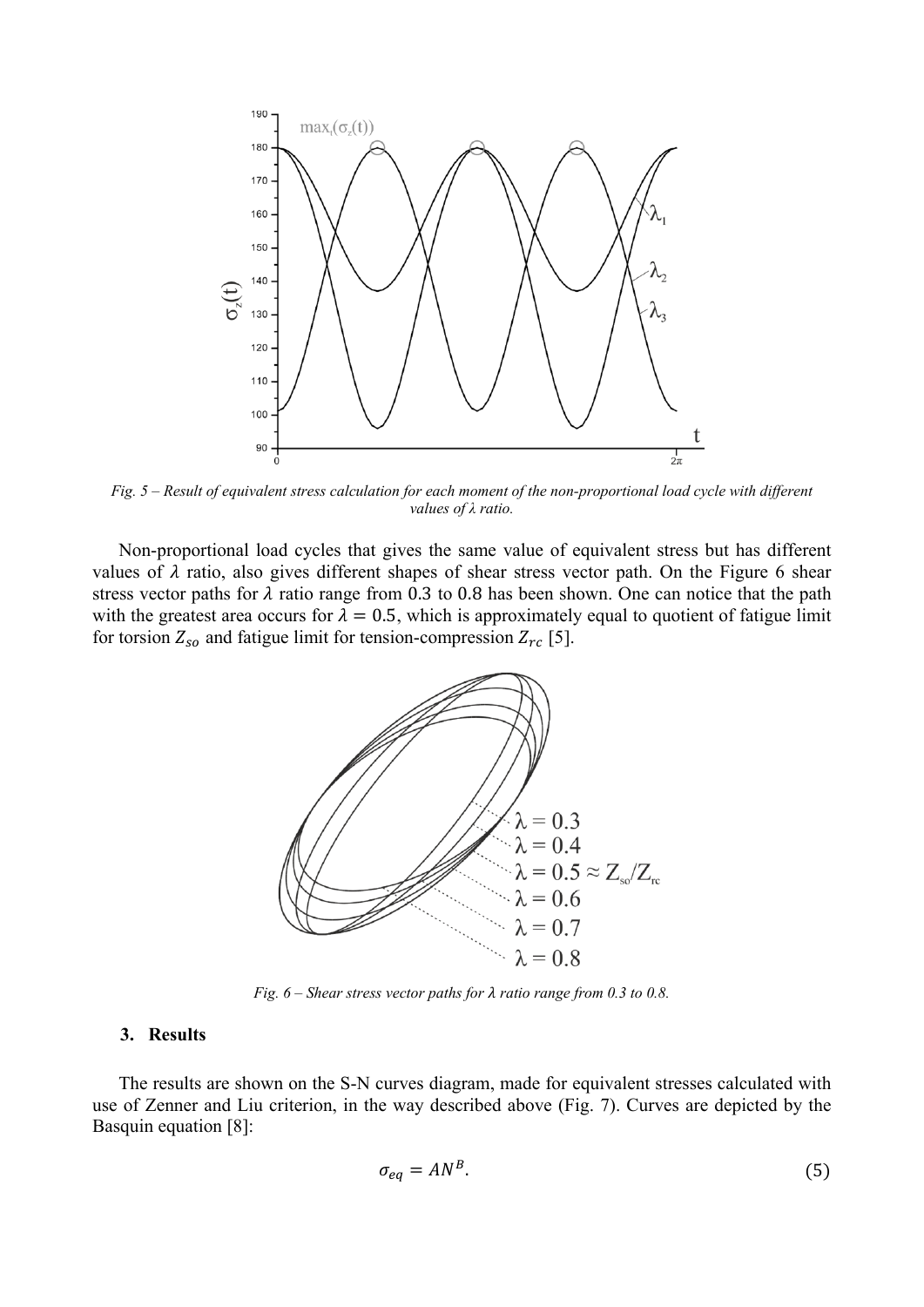Coefficients A and be are given in Tab. 3. For torsion and proportional load curves approximately overlaps with tension-compression curve, which means that equivalent stresses are calculated properly. Difference occurs for non-proportional loads. One can observe decrease of fatigue strength. It can be also interpreted as an underestimation of fatigue life. The maximum decrease appears for  $\lambda$  ratio equal to 0.5.



*Fig. 7 – S-N curves diagram made for different types of load: TC – tension-compression, T – torsion, P – proportional load, N – non-proportional load. Numbers next to the letters are values of λ ratio times 10. Coefficient of determination was denoted as R2.* 

| Load type frequency, | Test<br>HZ     | A       | B        | λ              | $\delta$ , degrees |
|----------------------|----------------|---------|----------|----------------|--------------------|
| TC                   | 5              | 496.69  | $-0.087$ | $\overline{0}$ | $\theta$           |
| T                    | 2              | 450.74  | $-0.077$ | $\infty$       | $\theta$           |
| P <sub>5</sub>       | $\overline{2}$ | 496.15  | $-0.084$ | 0,5            | $\theta$           |
| N <sub>3</sub>       | $\overline{2}$ | 635.18  | $-0.113$ | 0,3            | 90                 |
| N <sub>4</sub>       | 2              | 619.67  | $-0.117$ | 0,4            | 90                 |
| N <sub>5</sub>       | 2              | 588.27  | $-0.115$ | 0,5            | 90                 |
| N53                  | 2              | 570.47  | $-0.113$ | 0,53           | 90                 |
| N6                   | 2              | 718.43  | $-0.131$ | 0,6            | 90                 |
| N7                   | 2              | 1228.70 | $-0.172$ | 0,7            | 90                 |
| N8                   | 2              | 671.12  | $-0.117$ | 0,8            | 90                 |

*Tab. 3. Basquin equation coefficients for different types of load*